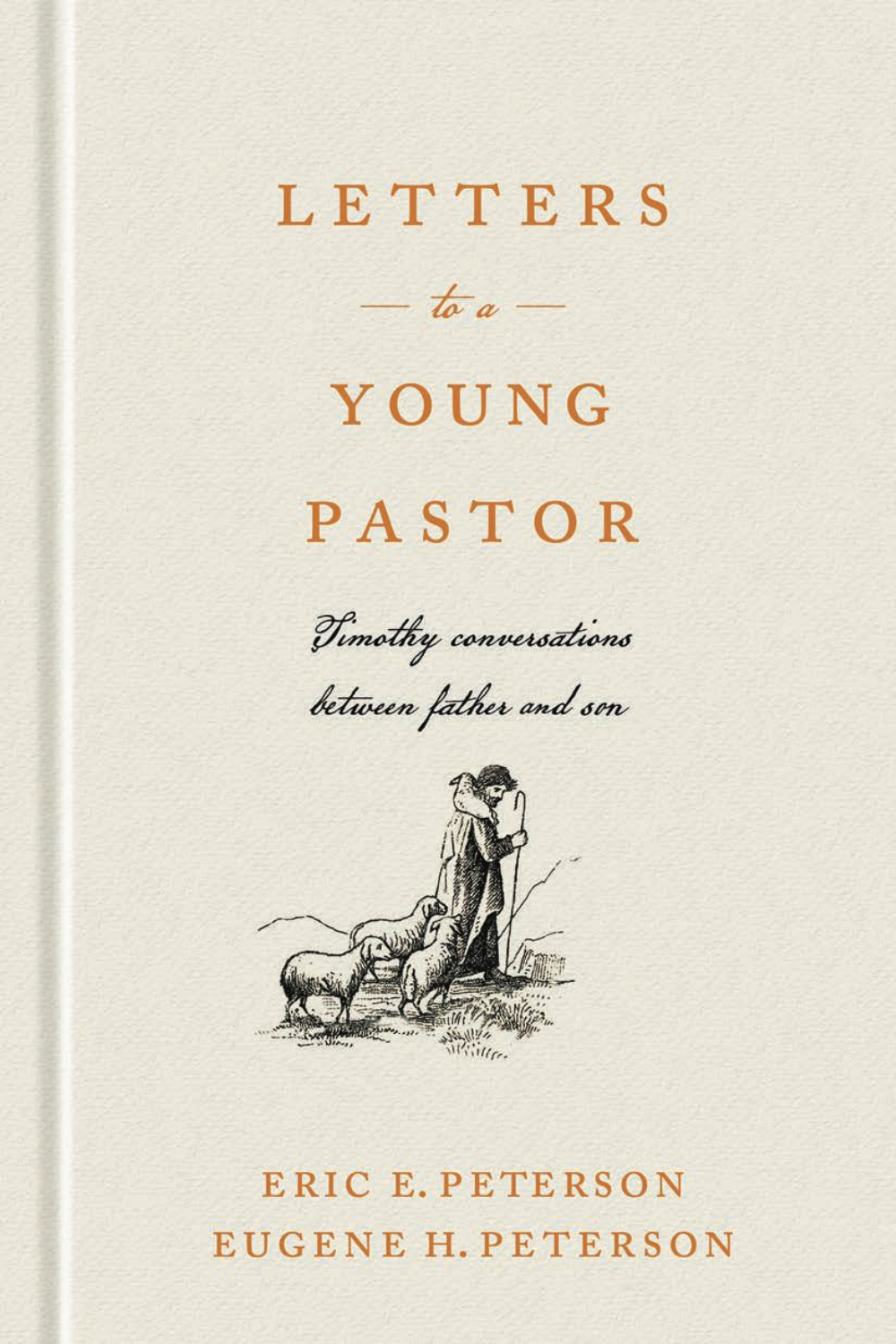Eric Peterson's *Letters to a Young Pastor* is a must-read for every person in ministry . . . really, every Christ follower. In this collection of heartfelt letters from Eugene Peterson to his son, we get a look behind the curtain, a glimpse at the heart of one of our generation's most esteemed pastors. The letters reveal Eugene Peterson's passion for ministry, contemplative nature, and longing for authentic worship. He eloquently addresses the balance required of young pastors trying to maintain a strong family and marriage while dealing with the never-ending demands of clergy. Each turn of the page is filled with fresh insight and candid advice for the challenges every pastor faces—from the changes in society and technology to dealing with difficult people. Peterson has left behind a treasure chest of wisdom—don't miss out!

**PALMER CHINCHEN, PHD,** speaker; author of *Justice Calling*, *True Religion*, *Barefoot Tribe*, and *God Can't Sleep*

*Letters to a Young Pastor* is an amazing opportunity for you to be personally mentored by Eugene Peterson, one of the most significant spiritual leaders of our time. In this must-read book, Eric Peterson gives us a peek into the very special relationship he had with his father, Eugene, and in the process allows us to access to the wisdom that was passed down from one generation to the next. Every pastor and church leader, young and old, needs to read this book!

**DAVE FERGUSON,** lead pastor at Community Christian Church; author of *Hero Maker*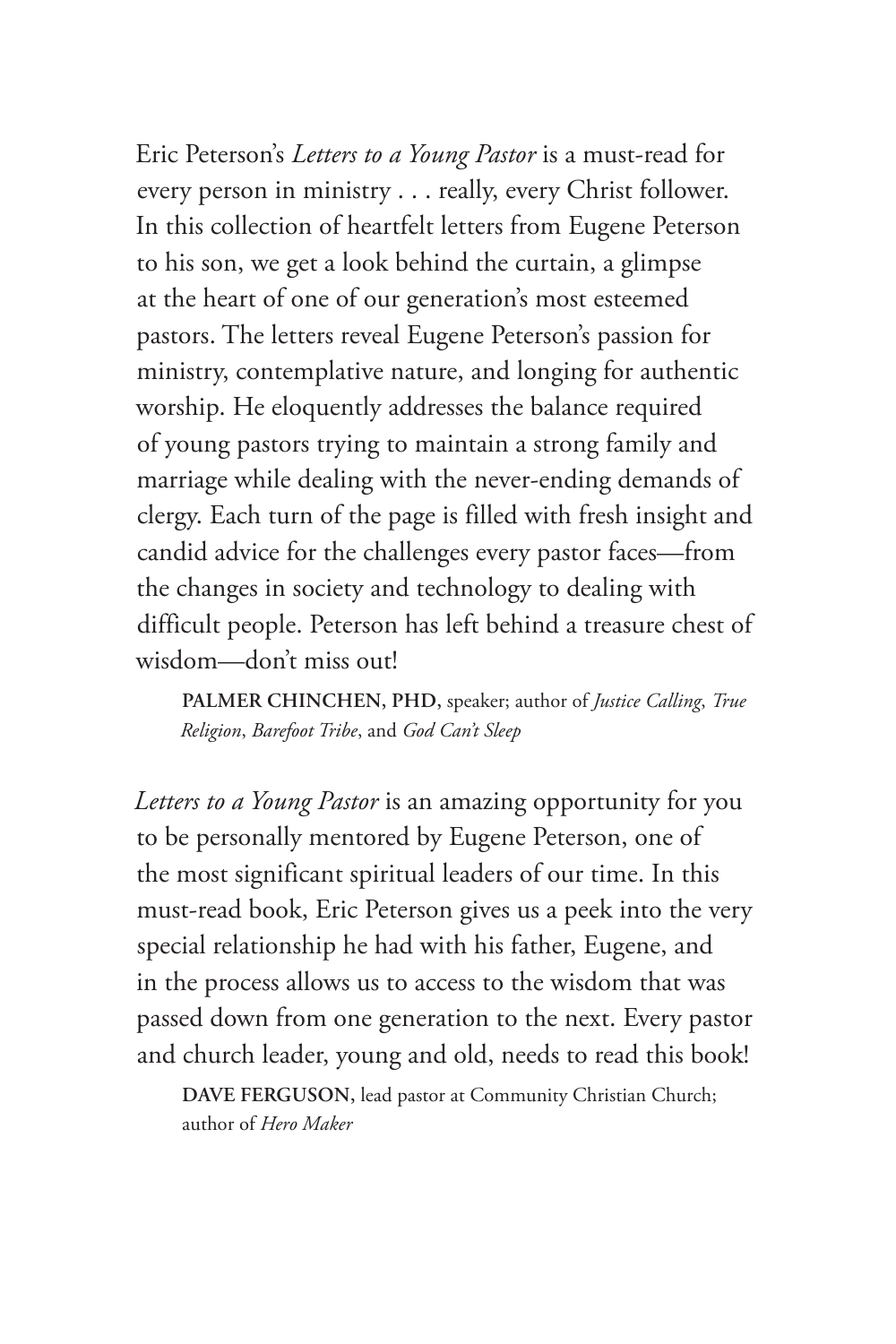Preserving the words between a father and a son is priceless, especially when they are pastoral, brilliant, graced, and insightful. Herein we have Eugene the elder speaking to Eric the pastor, unlocking the keys to personal and pastoral identity with relational, theological, and incarnational wisdom. How kind of Eric to preserve these intimate and trusting letters for a wider audience. I'm refreshed by their authenticity and blessed by their depth.

**STEPHEN A. MACCHIA,** founder and president of Leadership Transformations; author of fifteen books, including *Legacy*, *Crafting a Rule of Life*, and *Becoming a Healthy Church*

From the days of Aaron, the Lord has preserved a priestly line. Such lines are always preserved by the transference of wisdom from one generation to the next, so having Eugene and Eric Peterson's letters in our hands is a gift. They are tender and thoughtful, witty and wise, and you will be the better for reading them. This family continues to shape the pastoral imagination in America.

**DANIEL GROTHE,** pastor at New Life Church; author of *Chasing Wisdom*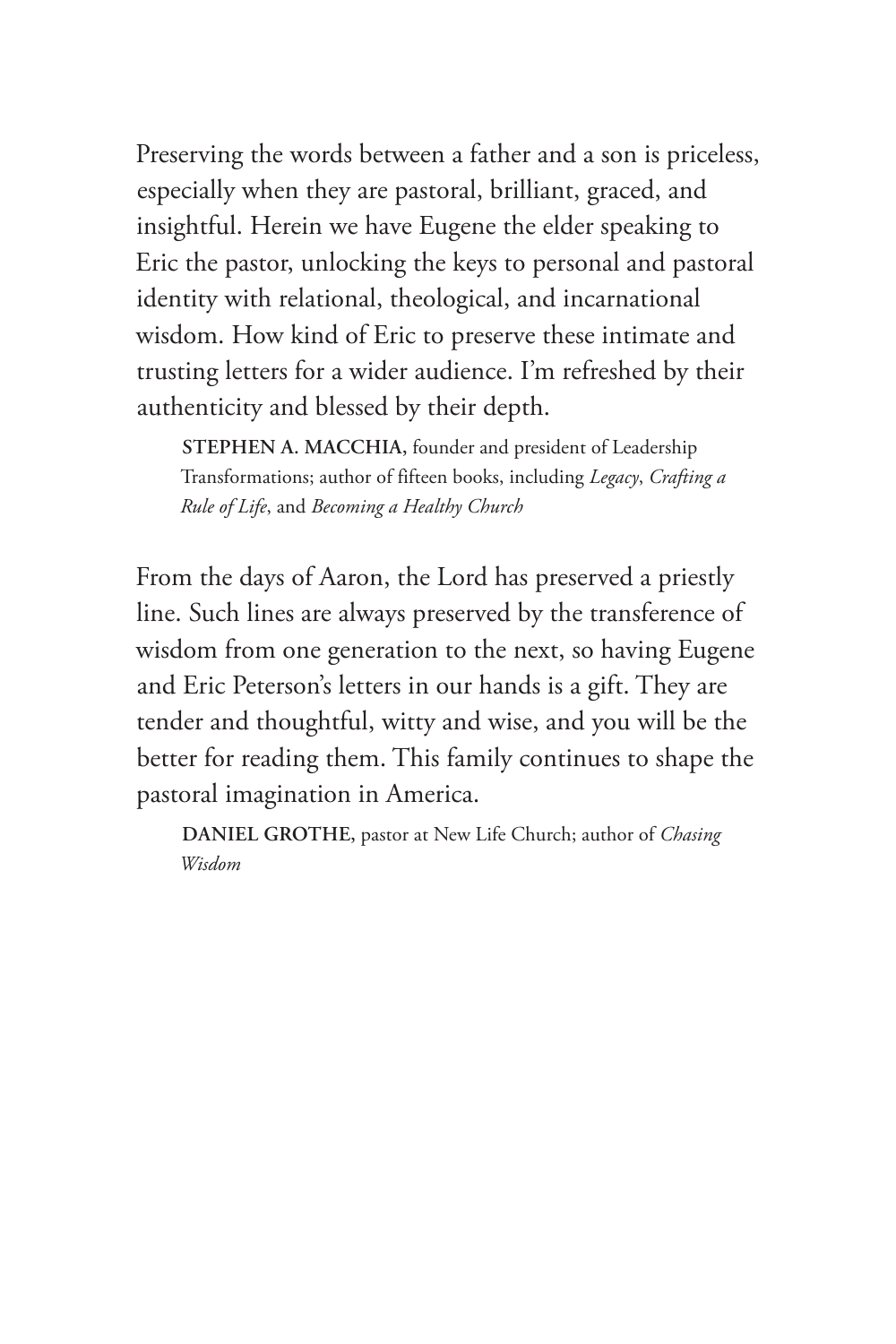## LETTERS



# YOUNG

# PASTOR

Timothy conversations





## ERIC E. PETERSON EUGENE H. PETERSON



A NavPress resource published in alliance with Tyndale House Publishers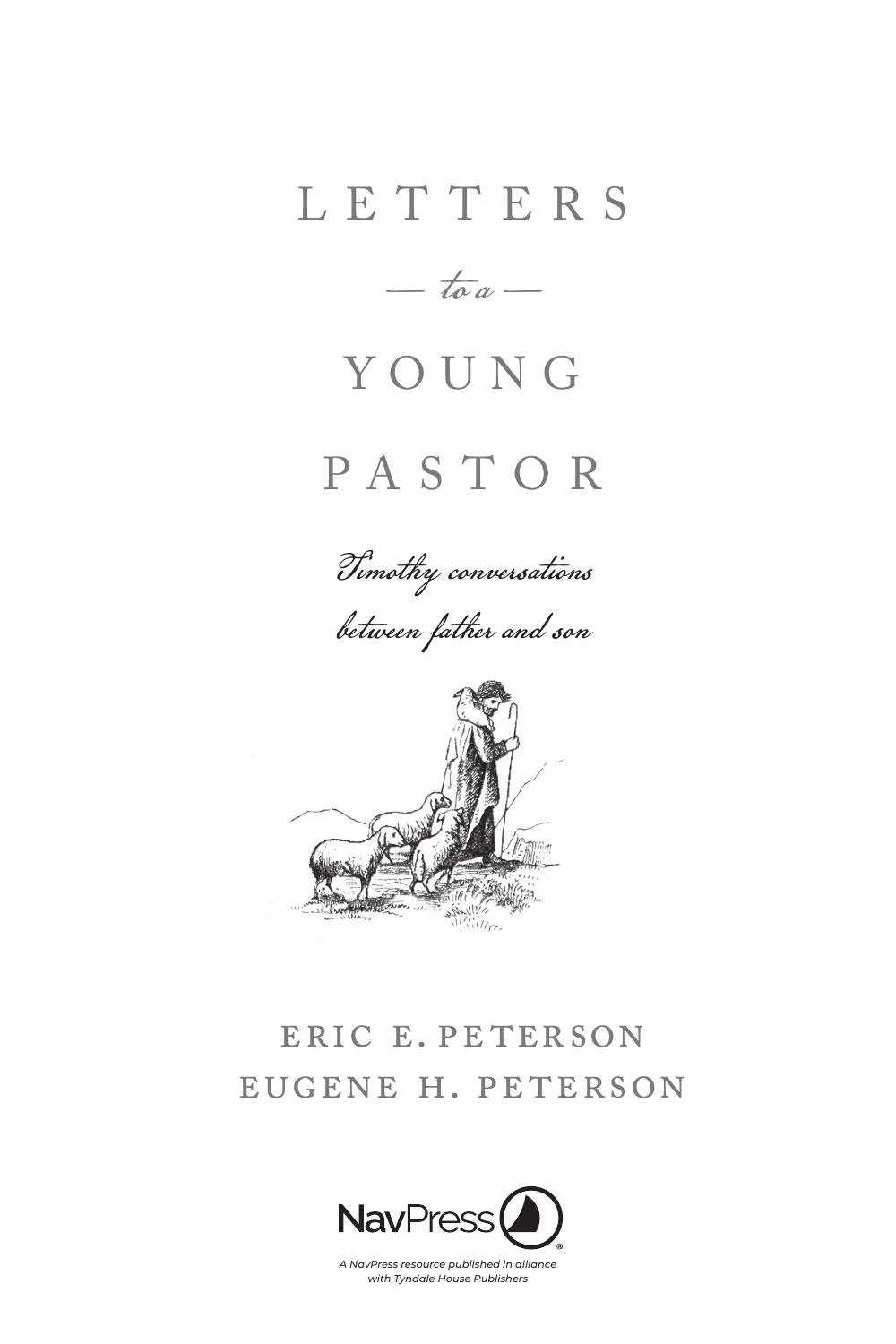

NavPress is the publishing ministry of The Navigators, an international Christian organization and leader in personal spiritual development. NavPress is committed to helping people grow spiritually and enjoy lives of meaning and hope through personal and group resources that are biblically rooted, culturally relevant, and highly practical.

#### **For more information, visit NavPress.com.**

#### *Letters to a Young Pastor: Timothy Conversations between Father and Son*

Copyright © 2020 by Eric E. Peterson. All rights reserved.

A NavPress resource published in alliance with Tyndale House Publishers

*NAVPRESS* and the NavPress logo are registered trademarks of NavPress, The Navigators, Colorado Springs, CO. *TYNDALE* is a registered trademark of Tyndale House Publishers. Absence of ® in connection with marks of NavPress or other parties does not indicate an absence of registration of those marks.

The Team: Don Pape, Publisher David Zimmerman, Acquisitions Editor Elizabeth Schroll, Copy Editor Ron Kaufmann, Designer

Cover illustration of shepherd copyright © duncan1890/iStockphoto. All rights reserved.

Cover and interior illustration of landscape copyright © VladisChern/Depositphotos. All rights reserved.

Author photograph by Chadwick Gantes, copyright © 2016. All rights reserved.

Unless otherwise indicated, all Scripture quotations are taken from the Revised Standard Version of the Bible, copyright © 1952 [2nd edition, 1971] by the Division of Christian Education of the National Council of the Churches of Christ in the United States of America. Used by permission. All rights reserved. Scripture quotations marked KJV are taken from the *Holy Bible*, King James Version. Scripture quotations marked NIV are taken from the Holy Bible, *New International Version*, ® *NIV*. ® Copyright © 1973, 1978, 1984, 2011 by Biblica, Inc.® Used by permission. All rights reserved worldwide. Scripture quotations marked NRSV are taken from the New Revised Standard Version Bible, copyright © 1989, Division of Christian Education of the National Council of the Churches of Christ in the United States of America. Used by permission. All rights reserved.

The anecdotal illustrations in this book are true to life and are included with the permission of the persons involved.

For information about special discounts for bulk purchases, please contact Tyndale House Publishers at csresponse@tyndale.com, or call 1-800-323-9400.

ISBN 978-1-64158-111-0

Printed in the United States of America

|  | 26 25 24 23 22 21 20 |  |  |
|--|----------------------|--|--|
|  | 7 6 5 4 3 2 1        |  |  |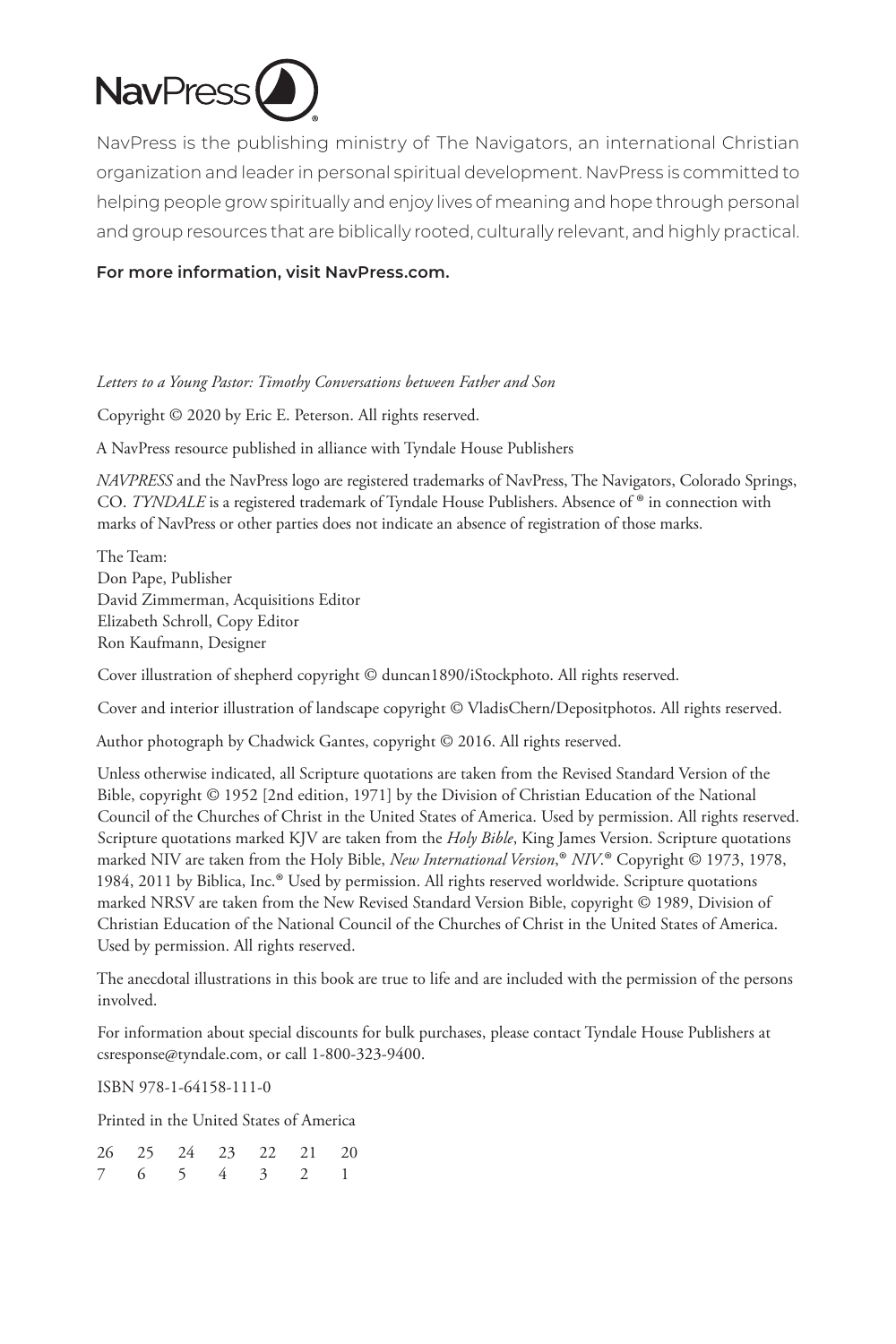*Dedicated to the women and men who carry on the noble work of pastoral ministry.* –

–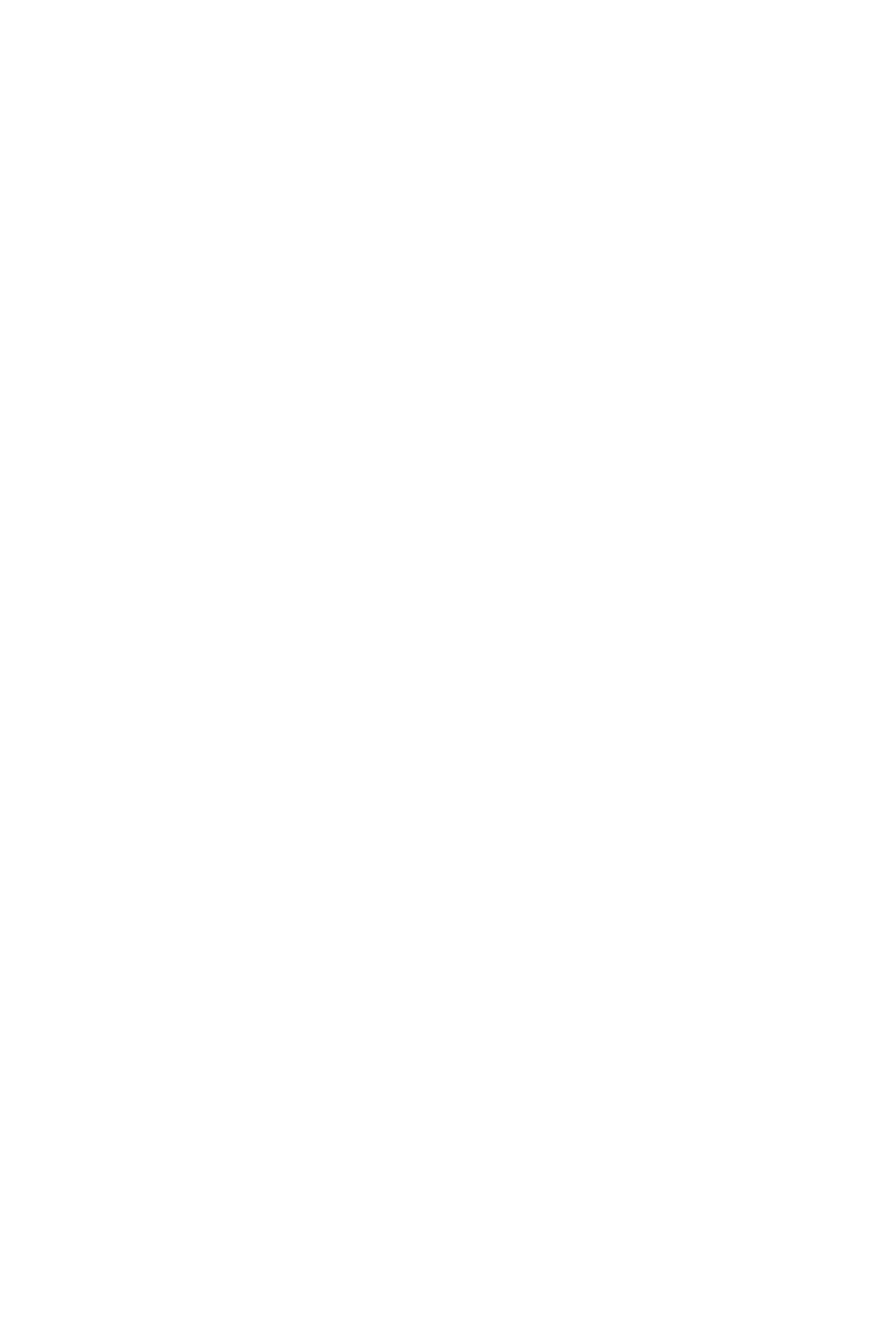## CONTENTS

[Introduction](#page-9-0) *ix*

[Timeline](#page-15-0) *xv*

LETTERS  $I-I 8$  *I* 

Poem "The Making of Selah House" *107*

LETTERS 19-37 *II2* 

Notes *209*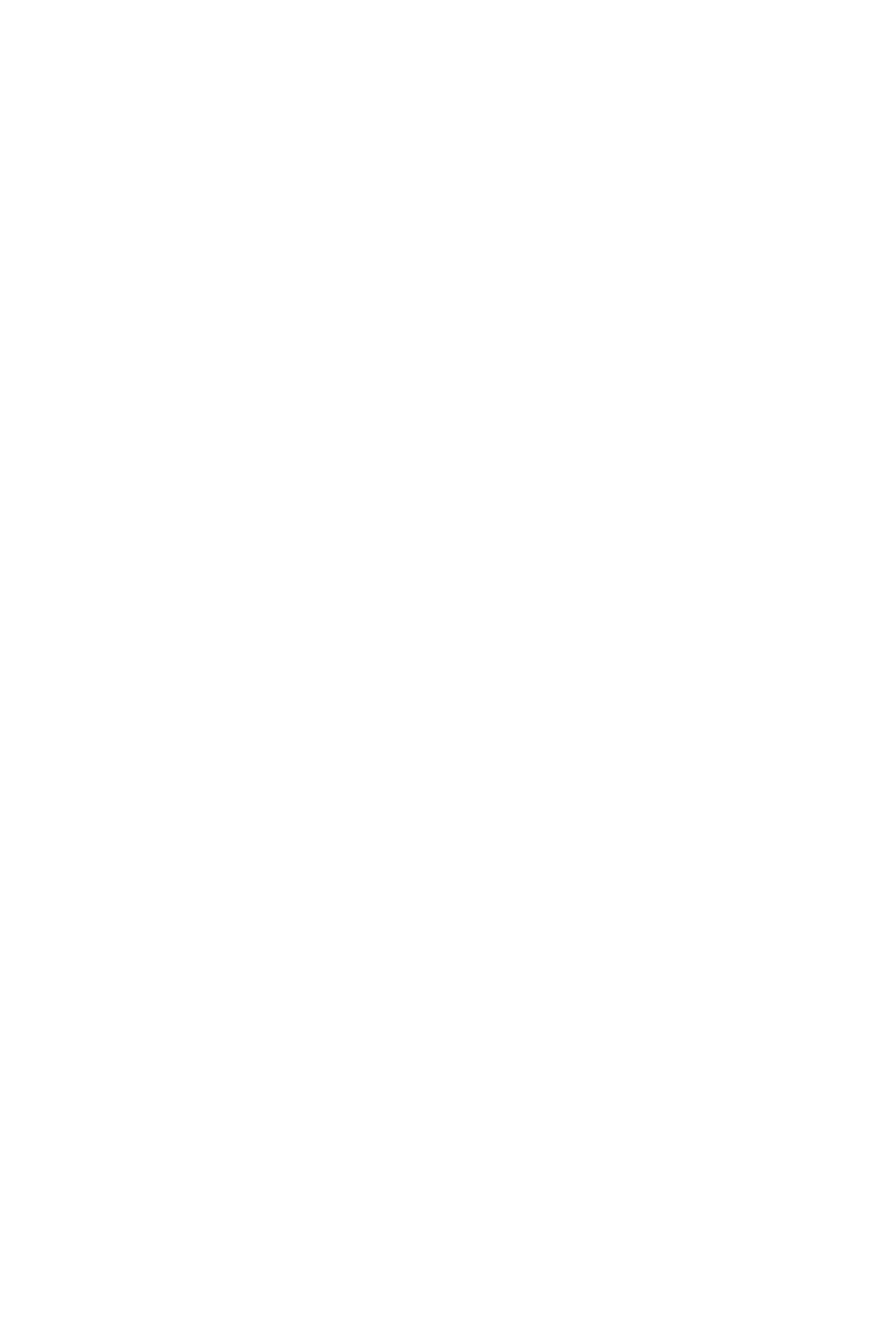### <span id="page-9-0"></span>**INTRODUCTION**

–

IT WAS A BIG SKY DAY in the summer of 1980 as my dad and I made the round-trip drive from Lakeside, Montana, to Spokane, Washington. Ostensibly, the purpose of the trip was to visit Whitworth University to see if it might be a good fit for a liberal-arts education. (It was, and I spent three delightful and deeply formative years on its campus.) However, as is often the case, there were purposes beyond purposes; the presenting opportunity to check out a college led to something much more significant and durable. Namely, it was the seed for a deepening relationship that would develop between a father and a son.

The eight hours we spent in the car together created an undistracted container for continual conversation that spanned a broad range of topics. I forget many of the details of that day from many years ago, but I do recall that we talked about geography, particularly the glacial carvings from the last ice age and the Great Missoula Flood, both of which shaped the topography of that area—slowly in the former case, rapidly in the latter. We spoke of love and relationships;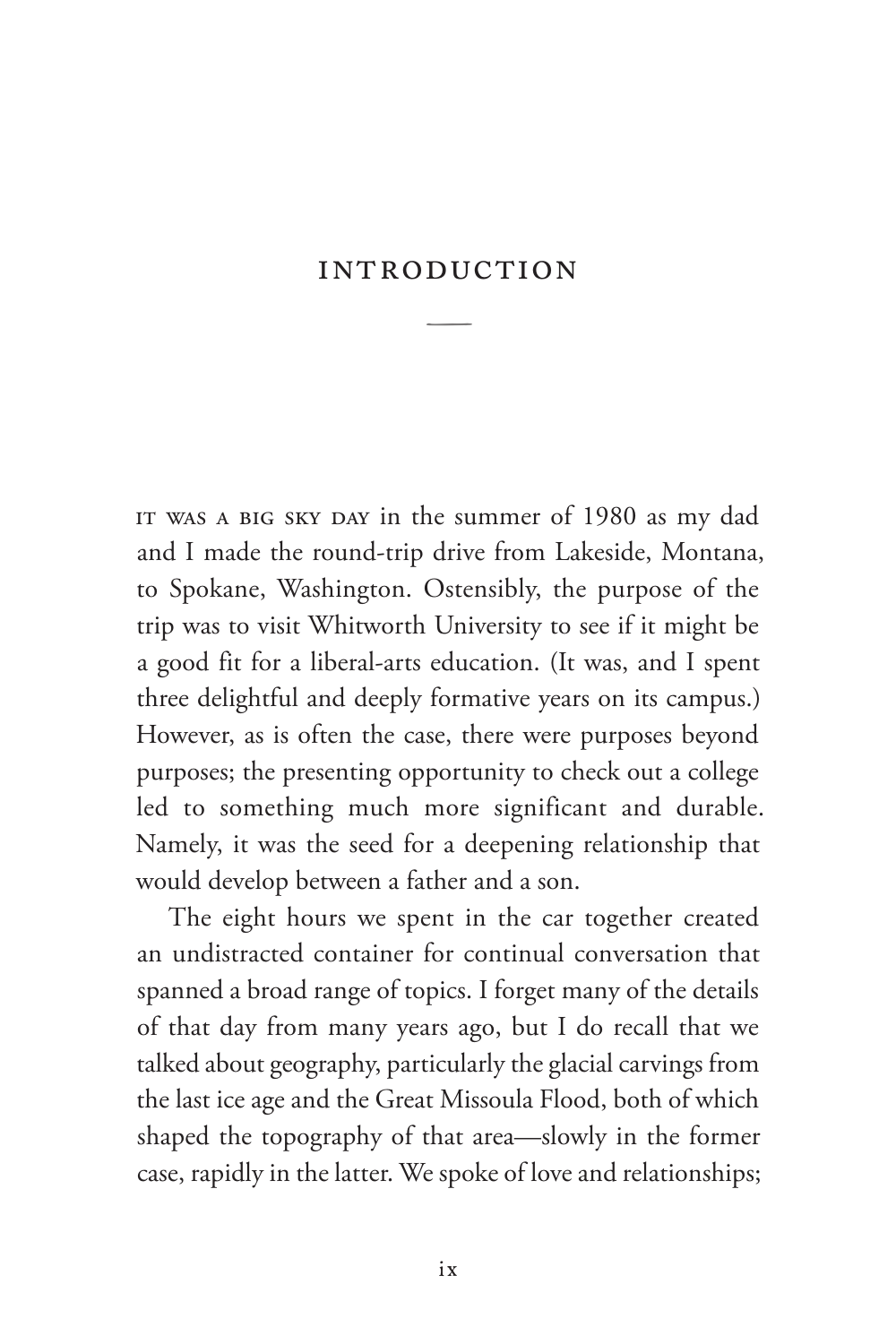I was in love with a beautiful girl who had just moved away, and I was feeling the sting of separation. And we talked about the prophet Jeremiah, with whom I had come to identify, both because he was called by God as a young man and because his dad was a pastor. That part of the conversation led Eugene to preach a sermon series the next fall which later developed into *Run with the Horses*, the book he dedicated to "Eric, also the son of a priest."1

The next morning, while swimming together in Flathead Lake, I told him how much I had enjoyed the previous day and asked if we could find a way to continue the conversations when we got home. Once we returned to Maryland that fall, we had a standing date. Every Tuesday afternoon during my senior year of high school, I rode my bicycle to his study at our church. The pattern was simple: We read a paragraph from one of the Pastoral Epistles, using it as a springboard to reflect on our respective ministries (I was involved with Young Life at the time), and we prayed. Our "Timothy conversations," we called them.

Sixteen years later, I found myself in the intense and demanding environment of the first year of a church plant. Although I had gone to good schools and received a solid theological education, I had learned nearly nothing about organizing a church from scratch. I was overwhelmed. I felt incompetent. Failure was a frequent fear. Secretly, I was quite sure that they had called the wrong guy. On a whim, I picked up the phone and called the only person I trusted to guide me through the maze. "Dad, I've been ordained for seven years, and I still feel like I don't know what I'm doing.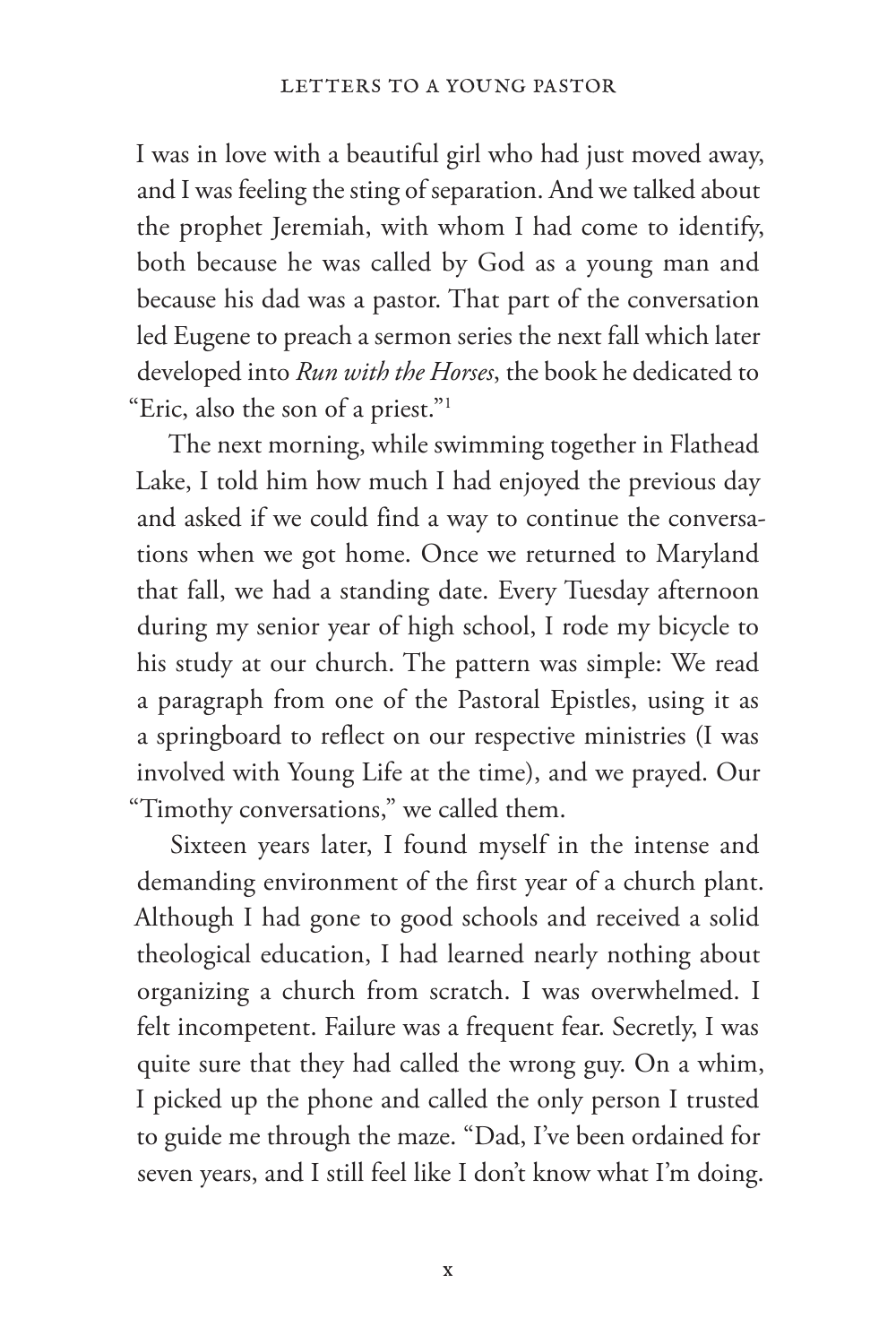#### introduction

Would you write me some letters, reflecting on the pastoral vocation?"

During the brief pause on the other end of the line, I imagined that he might say something like "Actually, I've written several books on pastoral theology; you might read those." Instead, he unreservedly said, "Sure!" as if he had just been standing by, waiting for the phone to ring.

His enthusiastic response to the proposal immediately reminded me of a moment in my teen years. It was a season of life when I was doing my own thing and he was doing his own thing, but we were doing precious little of it together. But one afternoon, I walked through the front door of the house to find him lying on the sofa, reading a thick volume of Barth's *Church Dogmatics*. I sat down in a chair opposite him, and he immediately popped upright, slammed the book closed, and pushed it aside. He then leaned in, giving me his full attention for whatever I might have to say. He didn't even mark the page. It was as if he were killing time with a dead German theologian, just waiting for me to show up.

His response to me from the other end of the phone that day, three Northwest states away, felt much the same, as if he had just been frittering away his time, waiting for an invitation to enter my life, my world.

And so began the intentional correspondence in which we reflected together on the pastoral vocation. "Timothy Letters," we called them. Like Paul writing to the younger pastor, his "true son in the faith,"2 letters full of advice, encouragement, and mentoring with respect to the pastoral life.

Over the course of his long life and ministry—it's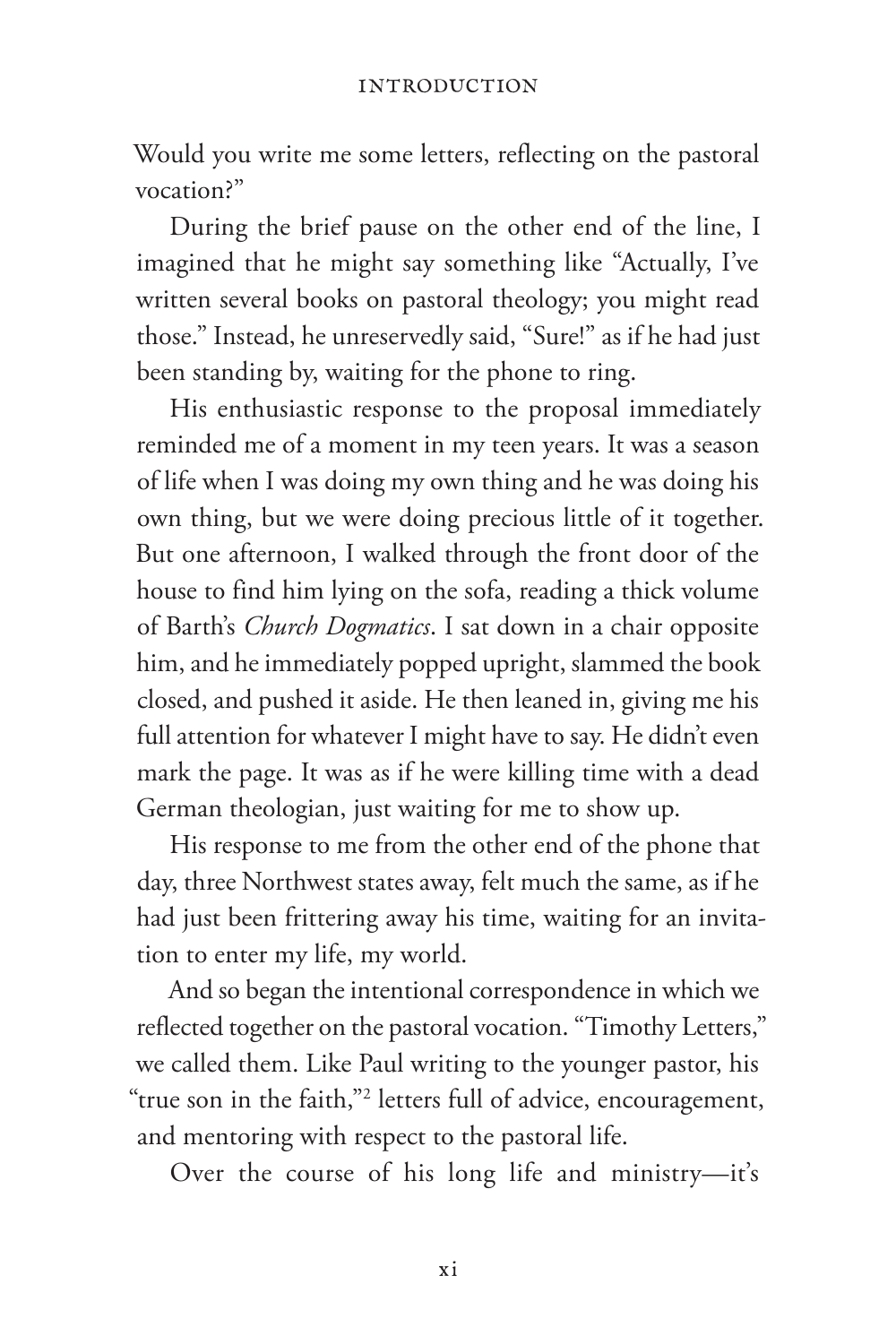impossible to refer to one without the other—Eugene preached a lot of sermons, delivered a lot of lectures, and wrote a lot of books. Lots and lots of words can be found in the wake of his life. But to be in a conversation with Eugene Peterson was to get the man at his best. Whatever else might be said about him, he was inherently relational. His life was grounded in the doctrine of the Incarnation: In matters of salvation and liberation, everything is getting worked out in the context of relationships—life in the flesh, life together in community. To have a leisurely hour or two over a meal, to sit with him and to engage in an uninterrupted conversation . . . well, there's nothing quite like it. However, that not always being possible, a correspondence in letters was the next best thing. For most of my adult years, I never lived closer than a four-hour drive from him. But the letters we exchanged became the continuation of our less frequent faceto-face conversations. Moreover, that we had to settle for letter writing because of distance resulted in a preservation of words that would have, otherwise, been lost.

In 1929, Franz Kappus published a collection of ten letters he had received, over a period of five years (1903–1908), from the esteemed writer and philosopher Rainer Maria Rilke. *Letters to a Young Poet*, as they are now known to us, are personal, brilliant, insightful, even pastoral. But we only get one side of the correspondence, and the reader is required to infer what was written from the missing side of the exchange. As if to explain why he omitted his own part of the conversation, Kappus, in his introduction, wrote, "When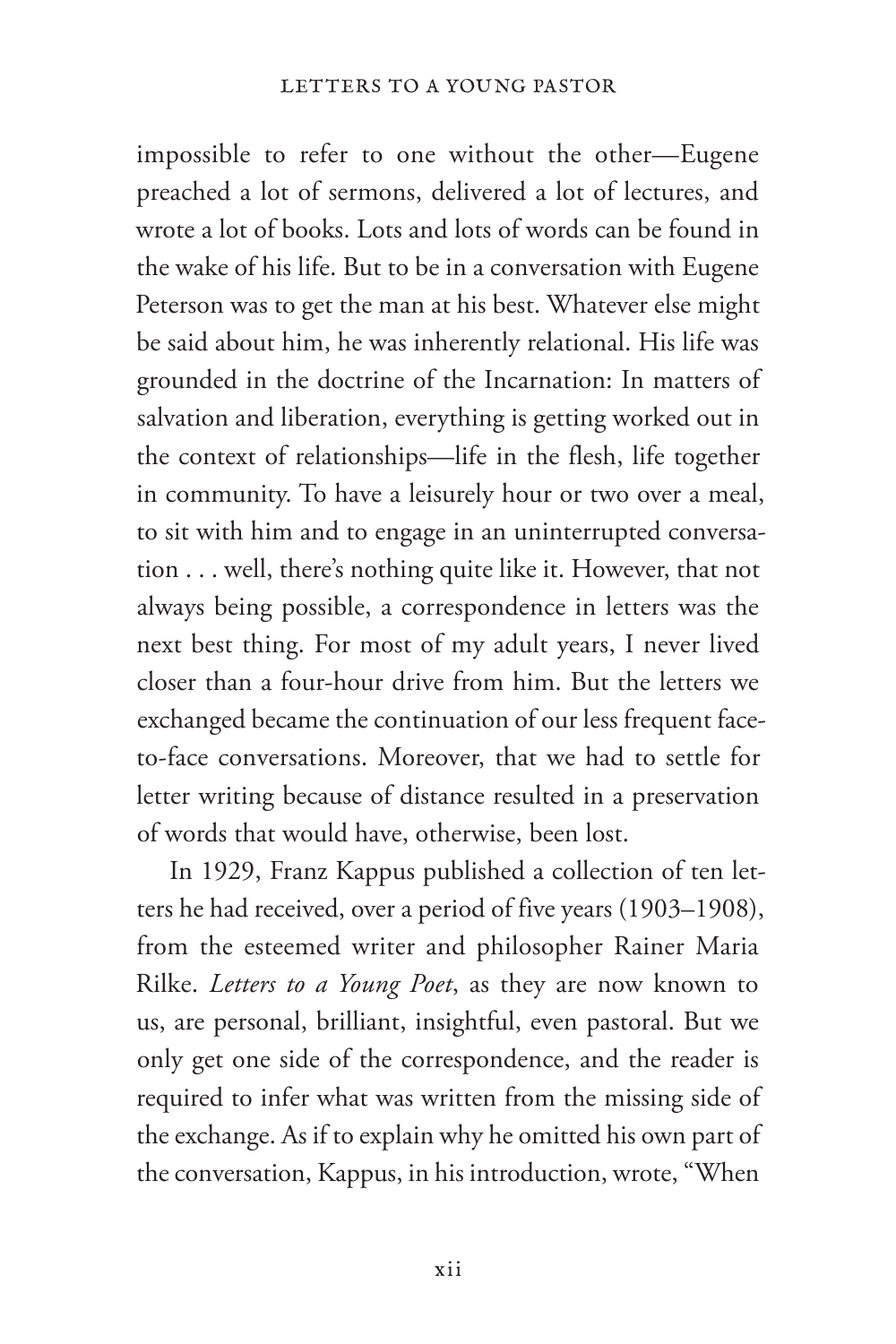#### introduction

a truly great and unique spirit speaks, the lesser ones must be silent."3

What follows, with only minor edits, are thirty-seven letters from the greater side of a ten-year correspondence which, I believe, may have some lasting wisdom for other younger or older pastors who need the steadying guidance from a sage. Eugene H. Peterson was my dad. But he was also the holiest man I have either known or known of. His life formed me to be the person and pastor I am more than I would even venture to guess. I hope that, in the pages that follow, you will allow the legacy of his enduring spirit to converse with you, as well.

Eric Eurene Peterson<br>Pentecost, 2020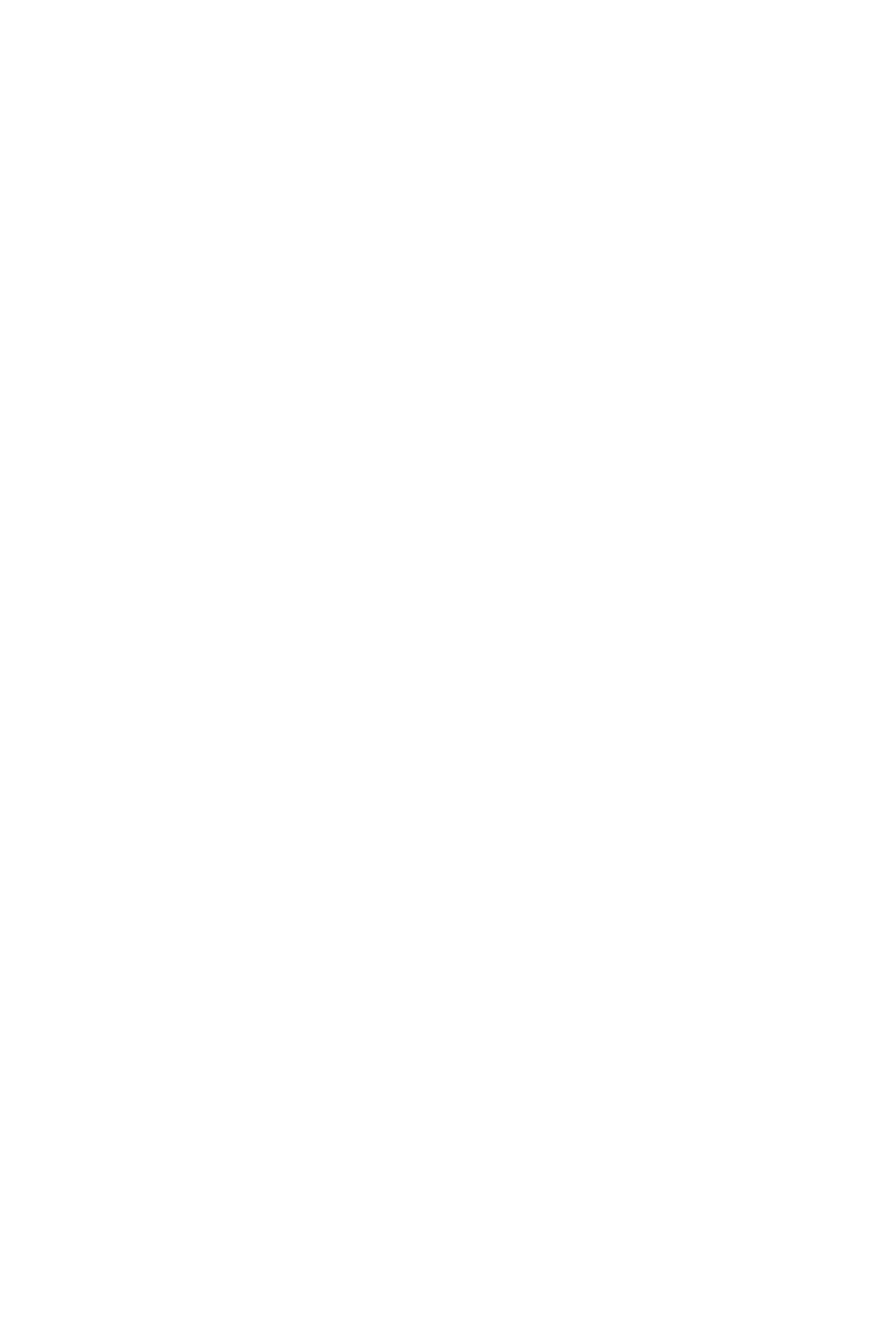## <span id="page-15-0"></span>timeline

–

| 1962-1991 | Eugene founded and served Christ Our King          |
|-----------|----------------------------------------------------|
|           | Presbyterian Church in Bel Air, MD.                |
| 1963      | Eric was born in Bel Air, MD.                      |
| 1976      | Eugene published his first book: Growing Up        |
|           | with Your Teenager (later retitled as Like Dew     |
|           | Your Youth).                                       |
| 1980      | Eugene published A Long Obedience in the           |
|           | Same Direction: Discipleship in an Instant Society |
|           | (InterVarsity Press) and Five Smooth Stones for    |
|           | <i>Pastoral Work</i> (John Knox).                  |
| 1981      | Eric graduated from Bel Air High School.           |
| 1983      | Eugene dedicated Run with the Horses: The          |
|           | Quest for Life at Its Best (InterVarsity Press) to |
|           | Eric, "also the son of a priest."                  |
| 1985      | Eric graduated from Whitworth University           |
|           | in Spokane, WA.                                    |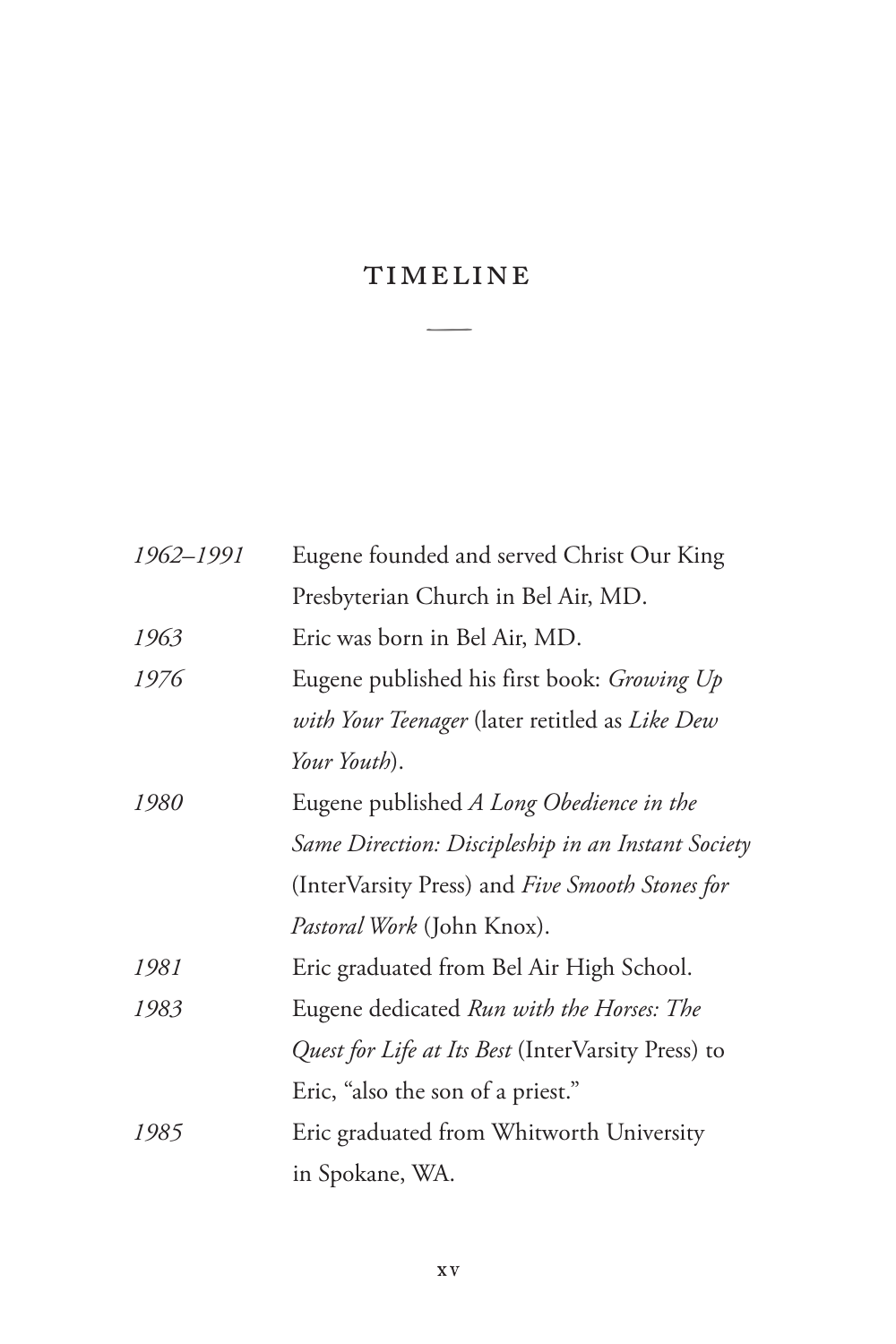### LETTERS TO A YOUNG PASTOR

| 1990         | Eric graduated from Princeton Theological       |
|--------------|-------------------------------------------------|
|              | Seminary and was ordained.                      |
| 1990-1997    | Eric served as associate pastor at Marine View  |
|              | Presbyterian Church in Tacoma, WA.              |
| 1991-1992    | Eugene was a visiting professor at Pittsburgh   |
|              | Seminary, where he translated much of the New   |
|              | Testament.                                      |
| 1993-1998    | Eugene served as the James M. Houston           |
|              | Professor of Spiritual Theology at Regent       |
|              | College in Vancouver, BC.                       |
| 1993         | Eugene published The Message: The New           |
|              | Testament in Contemporary Language (NavPress)   |
|              | and The Contemplative Pastor: Returning to the  |
|              | Art of Spiritual Direction (Eerdmans).          |
| 1997–present | Eric founded and served Colbert Presbyterian    |
|              | Church in eastern Washington.                   |
| 1998         | Eugene and Jan retired to Flathead Lake in      |
|              | Montana.                                        |
| 1999         | Eugene and Eric began the correspondence that   |
|              | follows in this book.                           |
| <i>2000</i>  | Eugene published The Unnecessary Pastor:        |
|              | Rediscovering the Call (Eerdmans), coauthored   |
|              | with Marva Dawn-the first of his books to be    |
|              | published during his correspondence with Eric.  |
| <i>2001</i>  | Eugene contributed two lectures, on "The Gift   |
|              | of Time" and "The Gift of Place," to the Regent |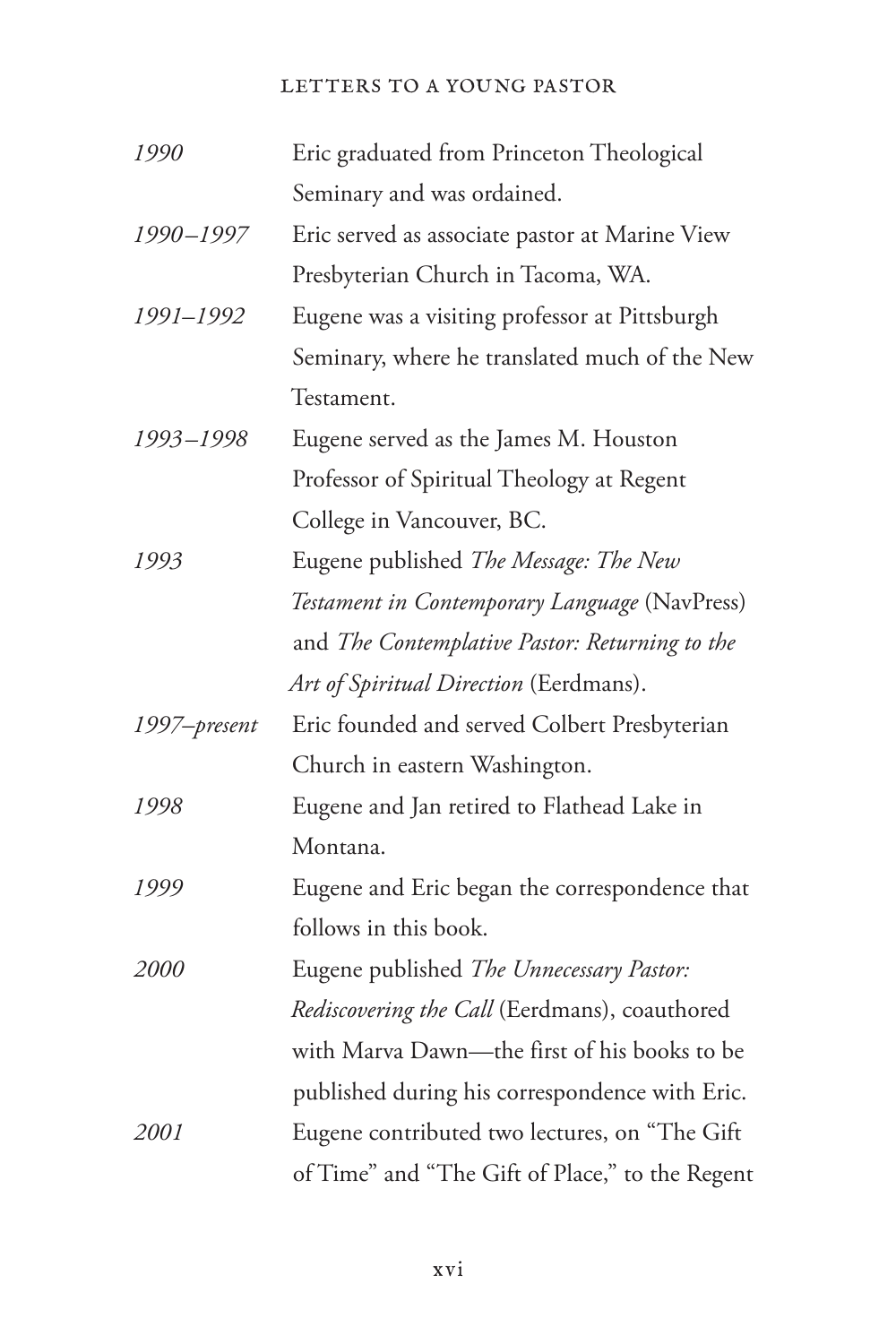### timeline

|           | College lecture series "Creation & Gospel: From    |
|-----------|----------------------------------------------------|
|           | the Garden to the Ends of the Earth."              |
| 2002      | Eugene completed his translation of the Old        |
|           | Testament, publishing the full text of The         |
|           | Message (NavPress).                                |
| 2005      | Leif Peterson (Eric's brother) published his novel |
|           | Catherine Wheels (Waterbrook).                     |
| 2005-2010 | Eugene published his Eerdmans series on            |
|           | spiritual theology: Christ Plays in Ten Thousand   |
|           | Places: A Conversation in Spiritual Theology       |
|           | (2005); Eat This Book: A Conversation in the       |
|           | Art of Spiritual Reading (2006); The Jesus Way:    |
|           | A Conversation on the Ways that Jesus Is the       |
|           | Way (2007); Tell It Slant: A Conversation on       |
|           | the Language of Jesus in His Stories and Prayers   |
|           | (2008); and Practice Resurrection: A Conversation  |
|           | on Growing Up in Christ (2010).                    |
| 2006      | Eugene published Living the Resurrection: The      |
|           | Risen Christ in Everyday Life (NavPress).          |
| 2011      | Eugene published The Pastor: A Memoir              |
|           | (HarperOne).                                       |
| 2018      | Eric published Wade in the Water: Following the    |
|           | Sacred Stream of Baptism (Cascade).                |
| 2018      | Eugene died Monday, October 22, in Lakeside,       |
|           | MT.                                                |
| 2019      | Jan died Friday, May 10, in Kalispell, MT.         |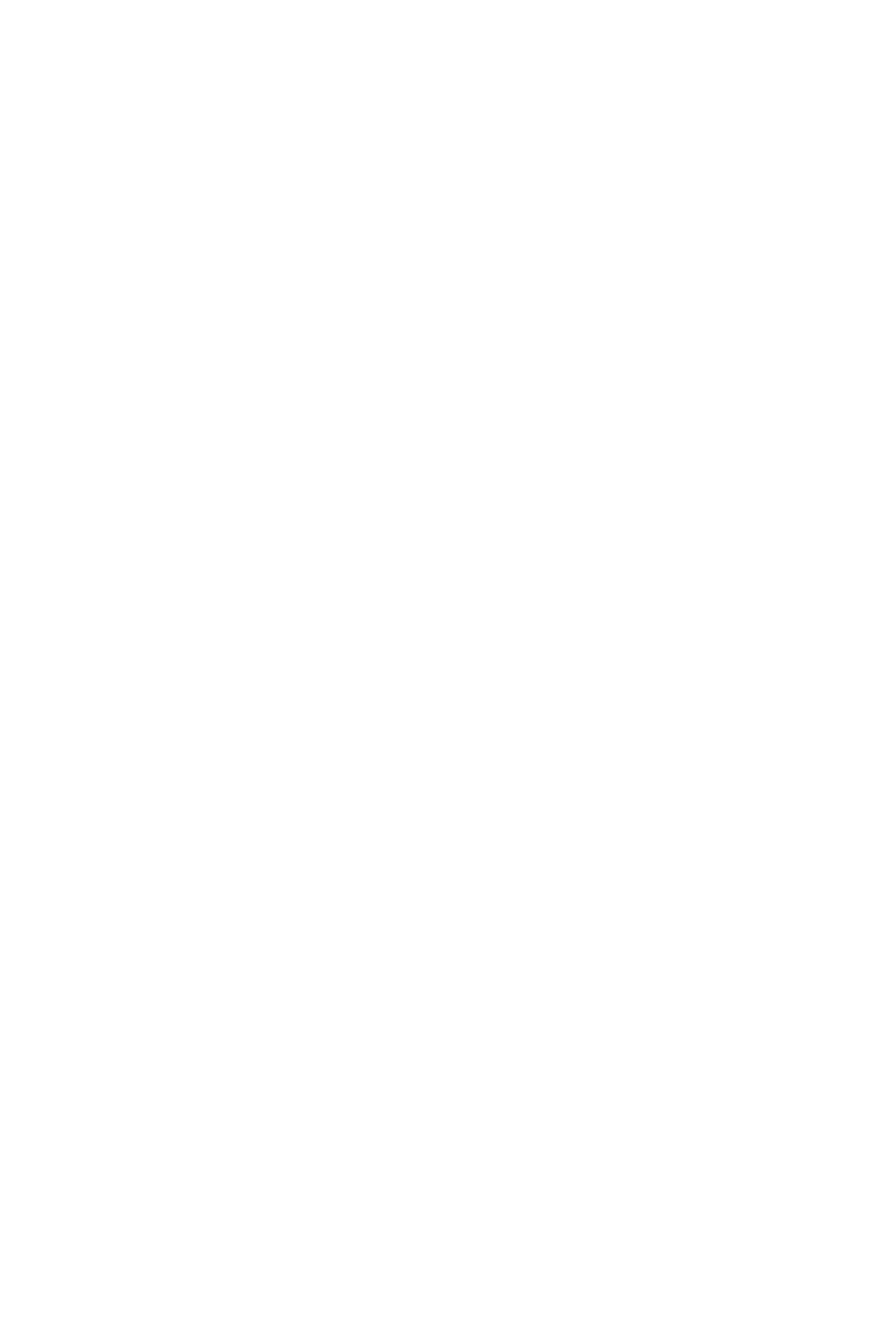## <span id="page-19-0"></span>THE FIRST LETTER

–

### *Christmas Day 1999*

### *Dear Eric,*

I can't tell you how pleased I've been since you suggested that I write these letters to you, reflecting on our common pastoral calling. (Jan is too!) And I've been writing and rewriting (in my head) this first one ever since your telephone call, trying to get it right. And I can't. I guess I'm thinking I've got to come up with something like Paul to Timothy and Titus. And I can't so this is what you get—just your old dad, trying to make sense of what we've both been given to do.

I think what strikes me most forcibly as I go over this is how different your world is from the one I grew up in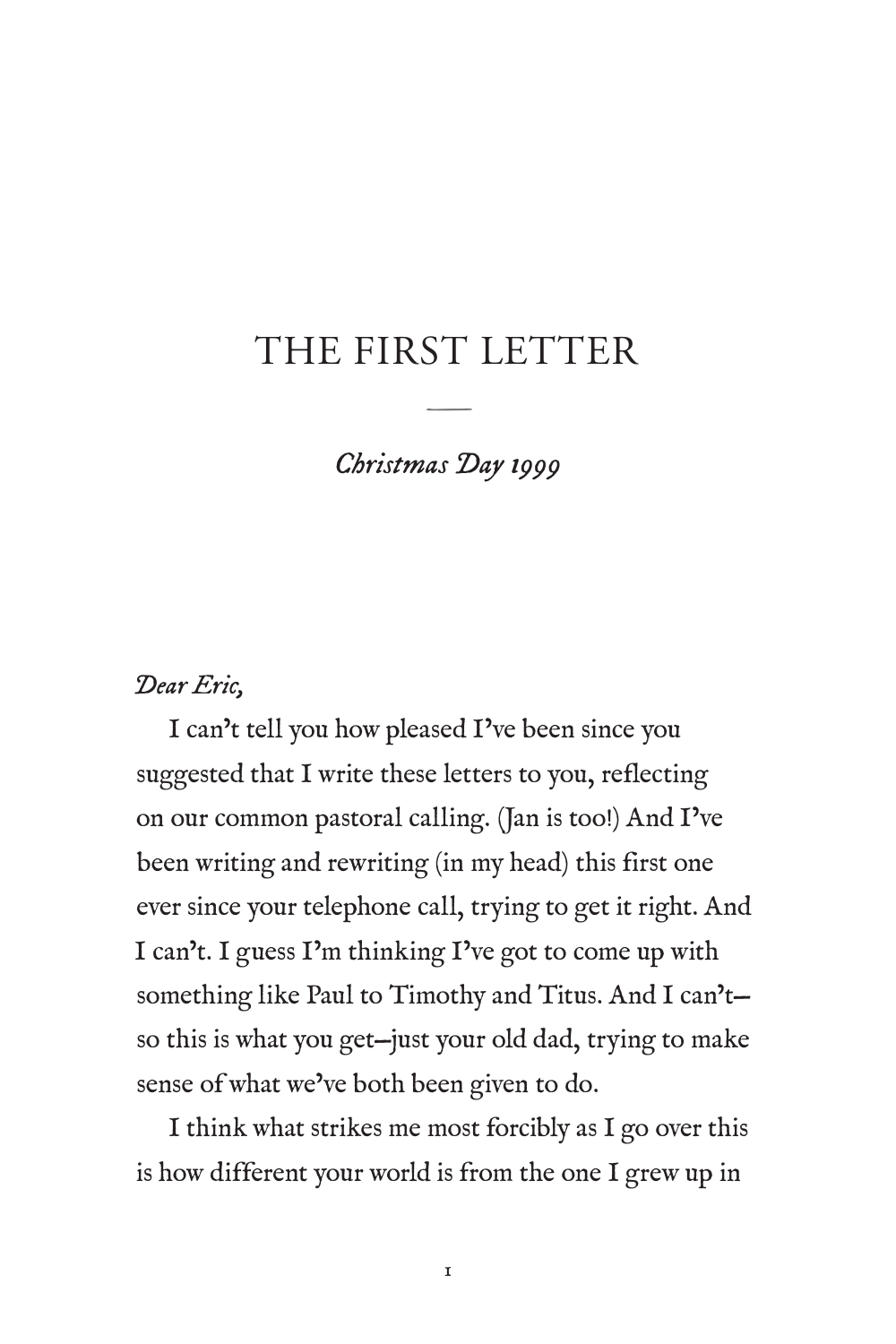and tried to learn how to be a pastor in. And in the light of that, realizing how context-specific pastoral work is: There is not much that can be generalized and passed on from one generation to another. The substance, of course, is the same—prayer and the Scriptures, obedient love and the holy sacraments, honest preaching and teaching. But the details—and pastoral work is almost nothing but details—are so different that practically everything has to be worked out from scratch, on the job. People's expectations, their views of what is involved in marriage and parenting, and their attitudes toward work and jobs, music and worship, the use of money and nature of commitments—all of these things and more are not totally different, but just enough so that leading people into a life of worship and discipleship requires paying attention to all these details so that we don't impose a spirituality on them from without but develop it from within.

Something, for instance, as simple and common (now) as the Internet throws a monkey wrench into the works by almost totally depersonalizing knowledge, reducing it to a cataract of mere information. This reduction of knowledge to information has always been possible, and the forces that exacerbate it have been growing ever since Gutenberg, but now, with the prevalence of quick access to virtually everything there is to know, the link

2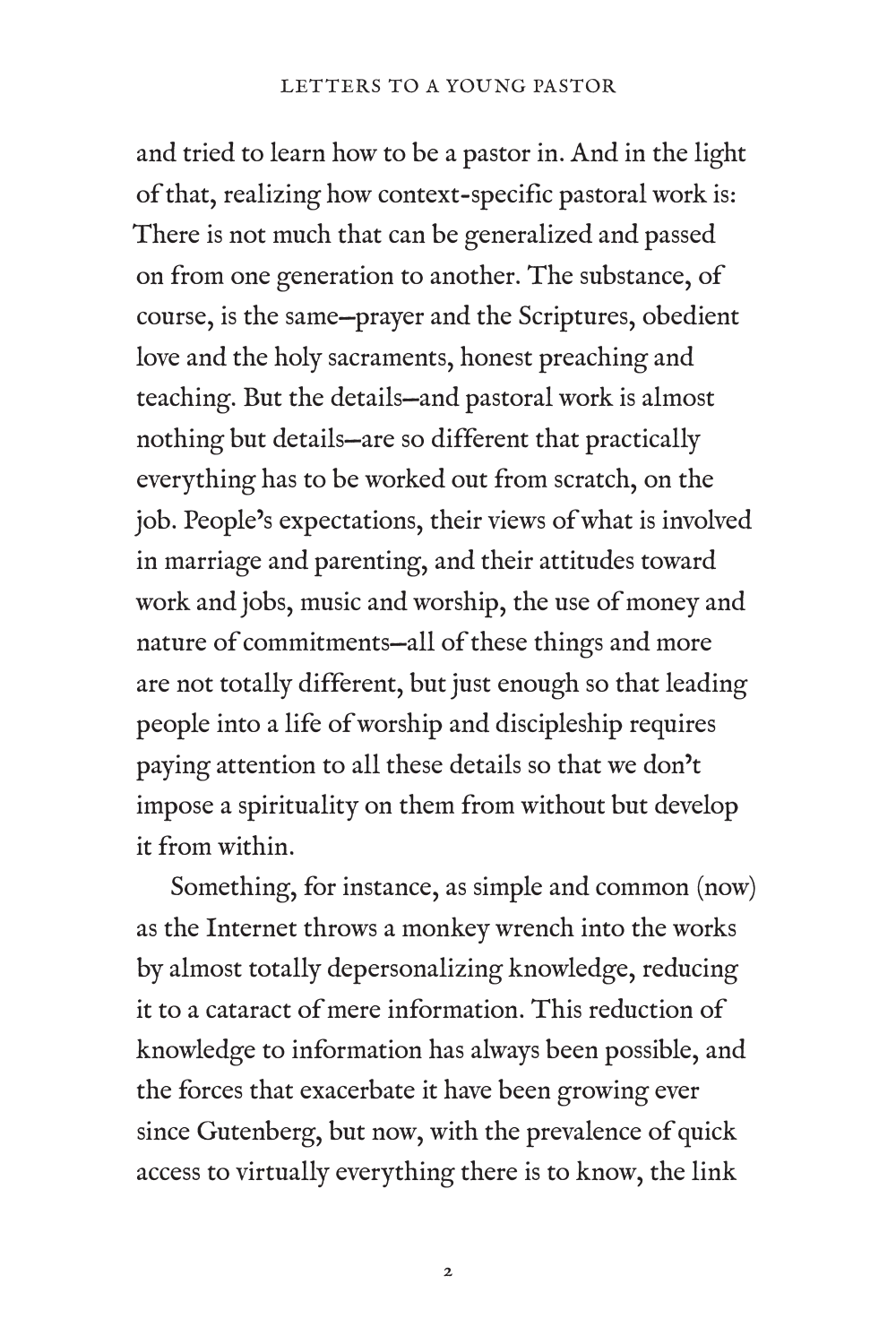between person and knowledge is, if not destroyed, at least weakened to an extent that is most troubling. Knowledge is less a personal exchange and more a commodity than ever before. And that makes it more difficult to preach the gospel and teach the Scriptures and direct personal growth than ever before—more difficult for you, I think, than for me.

I don't think for a minute this is new, but the scale is new, and it is that scale which affects pastoral work. The area where I notice it most is in what people unconsciously look for in their pastor: The pastor is not one to whom we look for knowledge or truth; the pastoral office is perceived in emotional terms—feelings of reassurance and comfort, a source of inspiration and good cheer, a figure of advocacy.

One of the great elements of distinction in the pastoral office is that it is personal. Everything administration, teaching, healing, counsel—is represented in a named person who people can listen to and touch, speak the pastor's name and expect the pastor to speak their name. But when this personal dimension is then reduced to merely functional and emotional areas, the implicit authority of the office is diminished greatly.

I've reflected on this in the matter of Melody.1 This might not be the best example, since I don't know the details. And if I have it wrong, just censor this

3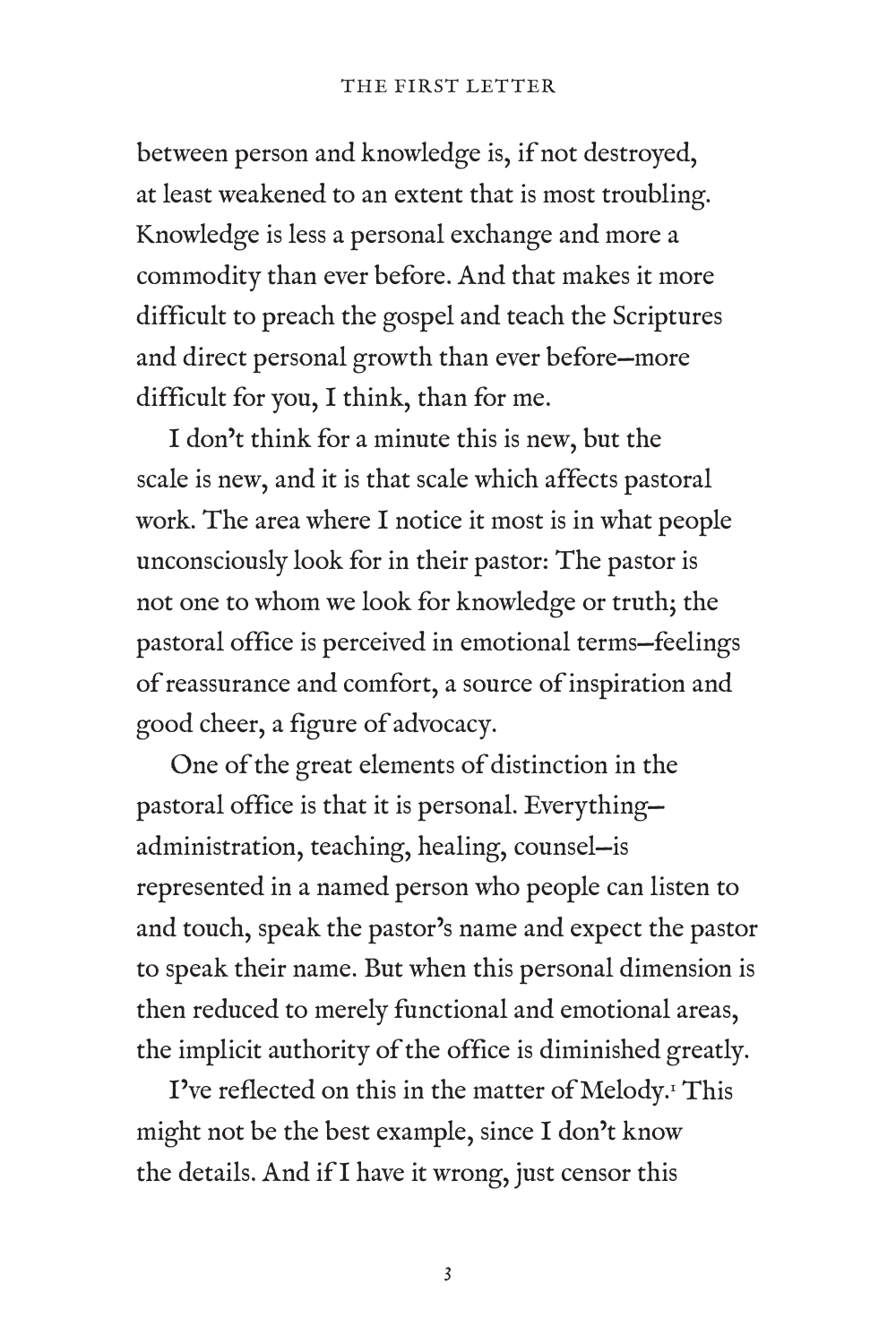#### LETTERS TO A YOUNG PASTOR

out. But my outsider impression is that Melody was brought into your ministry with a great deal of personal attention; early misunderstandings were worked out in a lot of detail; there was a great deal of investment in relationship as you took her into your confidence in what the leadership of worship involved and what working with those worship leaders means. Lynn<sup>2</sup> worked hard at this, setting herself aside and working for a common good. And then the whole thing falls apart because she understands her basic place in that worshipping community as a matter of status and money, and these function entirely apart from personal relationships. The most telling detail for me was in her threat to hire a lawyer and take the matter to a civil court. That kind of conflict is not so unusual, but I think the volatility, the quick fuse, the seemingly total absence on her part of relationship with you and the congregation—I think that is a sign that assumptions have changed considerably. The overwhelming context out of which she is working has to do with function and status and money—depersonalized categories. As we live in a world of the Internet (and related phenomena), this kind of thing happens more and more.

It is the pastor, whose work is nothing if not personal, and whose God is nothing if not personal, who is at the front line of experiencing this shift in sensibility and

4